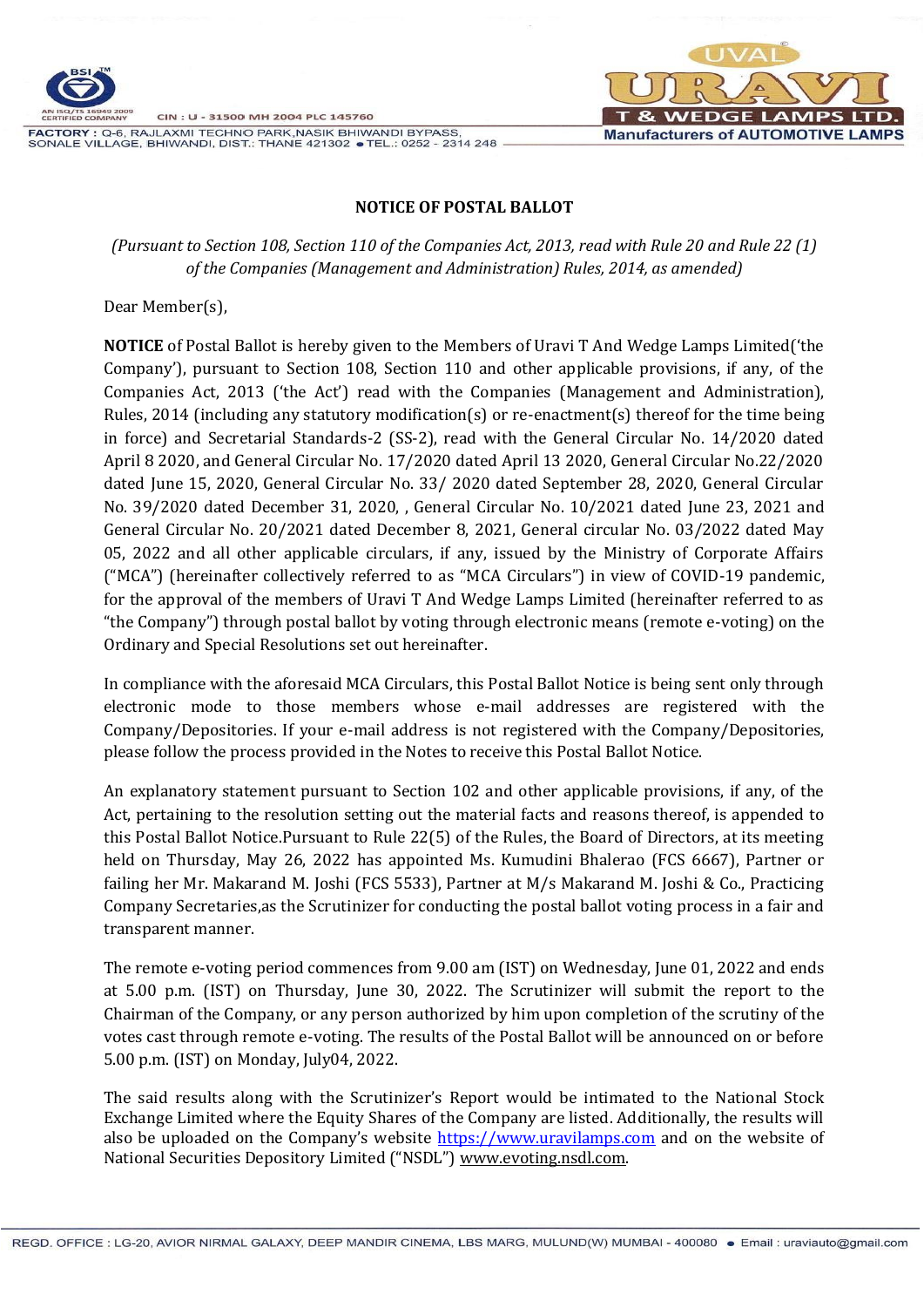

FACTORY : Q-6, RAJLAXMI TECHNO PARK, NASIK BHIWANDI BYPASS, SONALE VILLAGE, BHIWANDI, DIST.: THANE 421302 • TEL.: 0252 - 2314 248



#### **RESOLUTIONS THROUGH POSTAL BALLOT:**

#### 1. **APPOINTMENT OF MS. SHREYA RAMKRISHNAN (DIN: [09291135\)](https://www.mca.gov.in/mcafoportal/companyLLPMasterData.do),AS AN INDEPENDENT DIRECTOR OF THE COMPANY:**

To consider and if thought fit, to pass with or without modification(s), the following as a **Special Resolution**:

**"RESOLVED THAT** pursuant to provisions of Section 149, 150, 152 of the Companies Act, 2013 (hereinafter referred to as "the act") and other applicable provisions, if any, of the Act read with the Companies (Appointment and Qualification of Directors) Rules, 2014 along with Schedule IV of the Act (including any statutory modification(s) or re-enactment thereof for the time being in force), relevant applicable regulation(s) of the SEBI (Listing Obligations & Disclosure Requirements) Regulations, 2015 and any other applicable Regulations, if any,and based on therecommendation of the Nomination and Remuneration Committee (the "Committee") and the Board of Directors of the Company (the "Board")Ms. ShreyaRamkrishnan (DIN: [09291135\)](https://www.mca.gov.in/mcafoportal/companyLLPMasterData.do), who was appointed as an Additional Director (Independent, Non - Executive Director) of the Company by the Board of Directors effective April 28, 2022 and who has submitted a declaration of independence as provided in Section 149(6) of the Act and Securities Exchange Board of India (Listing Obligations and Disclosure Requirements) Regulations, 2015 be and is hereby appointed as an Independent Director of the Company, for five (5) consecutive years with effect from April 28, 2022 and whose office shall not be liable to retire by rotation."

**RESOLVED FURTHER THAT** the Board of Directors of the Company, be and is hereby authorized to do all such acts, deeds and things as may be required and to delegate all or any of its powers herein conferred to any Committee of Directors or Director(s) to give effect to the aforesaid resolution."

# 2. **INCREASE IN AUTHORISED SHARE CAPITAL OF THE COMPANY AND CONSEQUENTIAL AMENDMENT IN MEMORANDUM OF ASSOCIATION OF THE COMPANY:**

To consider and if thought fit, to pass, with or without modification(s), following resolution as a **Special Resolution**:

"**RESOLVED THAT**in accordance with the provisions of Sections 61 and all other applicable provisions of the Companies Act, 2013 and rules framed thereunder (including any statutory modification(s) or re-enactment(s) thereof, for the time being in force) and the Articles of Association of the Company, approval of the members be and is hereby accorded for increase in Authorised Share Capital of the Company from existing Rs. 6,00,00,000 (Rupees Six Crores only) divided into 60,00,000 (Sixty Lakhs) Equity Shares of Rs.10/- (Rupee Ten only) each to Rs. 15,00,00,000 (Rupees Fifteen Crores only) divided into 1,50,00,000 (One Crore and Fifty Lakhs) Equity Shares of Rs. 10/- (Rupee Ten only) each.

**RESOLVED FURTHER THAT**pursuant to the Section 13 and other applicable provisions, if any, of the Act, consent of the members of the Company be and is hereby accorded for alteration of Clause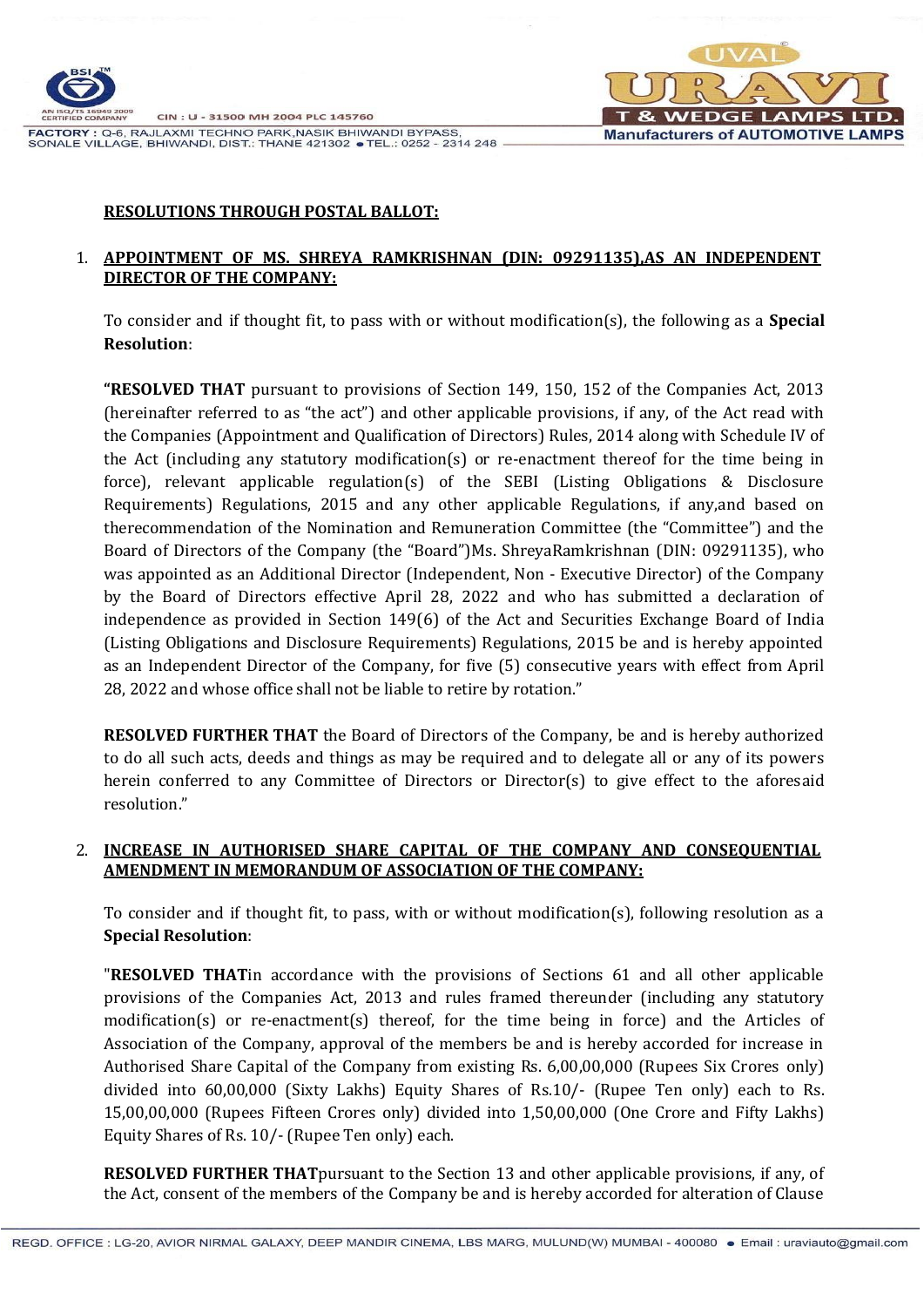

V of the Memorandum of Association of the Company by substituting the existing Clause V thereof by the following new Clause V as under:

V. The Authorized Share Capital of the Company is Rs. 15,00,00,000 (Rupees Fifteen Crores only) consisting of 1,50,00,000 (One Crore and Fifty Lakhs) Equity Shares of Rs.10/-(RupeeTen only) each.

**RESOLVED FURTHER THAT** the Board of Directors of the Company be and is hereby authorised to do all such acts, deeds, matters and things and take all such steps as may be necessary, proper, expedient or desirable for the purpose of giving effect to this resolution and for matters connected therewith or incidental thereto, including delegation of any of the powers herein conferred to on any Director(s), Company Secretary or any other officer of the Company."

# 3. **ISSUE OF BONUS EQUITY SHARES:**

To consider and, if though fit, to pass,with or without modification(s), the following resolution as an **Ordinary Resolution**:

**"RESOLVED THAT** in pursuance of Section 63 and all other applicable provisions, if any, of the Companies Act, 2013 read with the Rule 14 of the Companies (Share Capital and Debentures) Rules, 2014 (including any statutory modification(s) or re-enactment thereof for the time being in force), the provisions of the Securities and Exchange Board of India ("SEBI") (Issue of Capital and Disclosure Requirements) Regulations, 2018, the SEBI (Listing Obligations and Disclosure Requirements) Regulations, 2015, and on recommendations of the Board of Directors of the Company, the enabling provisions of the Articles of Association of the Company and subject to such approvals, consents, permission and sanctions, if any, as may be required from statutory authorities in this regard, the approval of the members be and is hereby accorded to the Board of Directors of the Company to capitalize a sum of Rs. 4,30,84,400 (Rupees Four Crores Thirty Lakhs Eighty Four Thousand and Four Hundred only) from Securities Premium Account andRs. 1,19,15,600 (Rupees One Crore Nineteen Lakhs Fifteen Thousand and Six Hundred only) from Retained earningsof the Company of the Company for the purpose of issuance of 55,00,000 (Fifty Five Lakhs only)Bonus Equity shares credited as fully paid-up shares having face value of Rs. 10/- (Rupees Ten only) each to the holders of the existing equity shares of the Company, whose name shall appear in the Register of Members / List of Beneficiaries as received from the National Securities Depository Limited (NSDL) and Central Depository Services (India) Limited (CDSL) as on the 'Record Date' to be determined by the Board for this purpose in the ratio of 1:1 i.e. 1 (One) Bonus Equity Share of Rs. 10/- (Rupees Ten only) each, for every 1 (one) fully paid up equity shares of Rs. 10/- (Rupees Ten only) held by Member/Beneficial Owner on the Record Date and that such new equity shares so issued shall upon allotment have the same rights of voting as the existing equity shares and be treated for all other purposes pari-passu with the existing equity shares on the record date.

**RESOLVED FURTHER THAT** no letter of allotment shall be issued in respect of the Bonus Shares and in the case of Members who hold Shares or opt to receive the Shares in dematerialized form, the Bonus Shares shall be credited to the respective beneficiary accounts of the Members with their respective Depository Participants and in the case of Members who hold Equity Shares in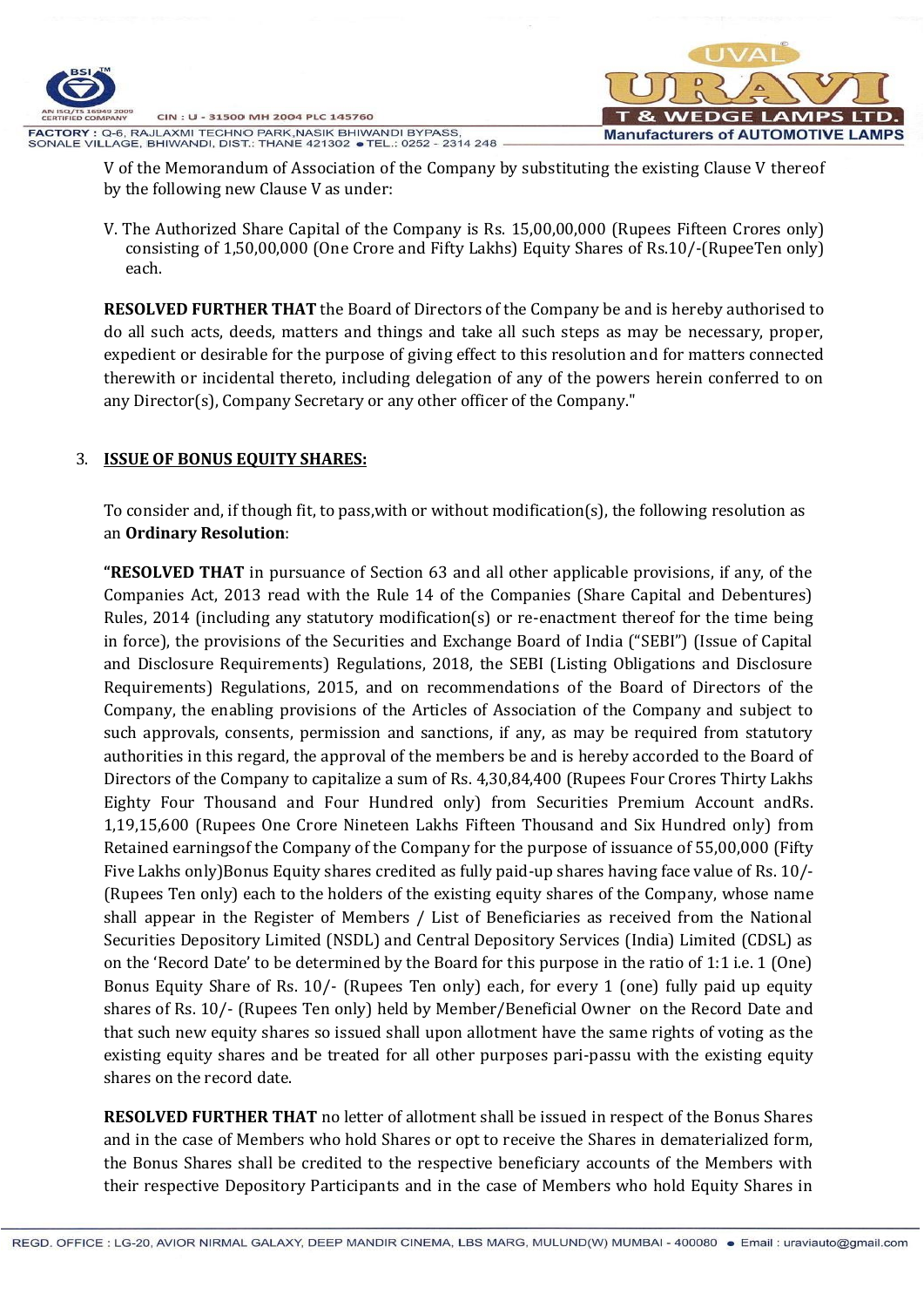

FACTORY : Q-6, RAJLAXMI TECHNO PARK, NASIK BHIWANDI BYPASS, SONALE VILLAGE, BHIWANDI, DIST.: THANE 421302 • TEL.: 0252 - 2314 248



certificate form, the share certificates in respect of the Bonus Shares shall be dispatched, within such time as prescribed by law and the relevant authorities.

**RESOLVED FURTHER THAT** the issue and allotment of Bonus equity shares to Non-Resident Member(s), Foreign Institutional Investor(s) (FlIs) and other Foreign Investor(s) be and subject to approval of RBI or any other regulatory authority as may be necessary.

**RESOLVED FURTHER THAT** in case of fractional shares, if any, arising out of the issue and allotment of Bonus equity shares, the Board be and is hereby authorised to make such suitable arrangements to deal with the fractional shares for the benefit of the eligible members including but not limited to allotting the total number of new Bonus equity shares representing such fractions to a person(s) to be appointed by the Board, who would hold them in trust for the members and shall, as soon as possible, sell such Bonus equity shares at the prevailing market rate and the net sale proceeds of such Bonus equity shares, after adjusting the cost and expenses in respect thereof, be distributed amongst such members who are entitled to such fractional shares in proportion of their respective fractional entitlement.

**RESOLVED FURTHER THAT**the Board be and is hereby authorised to take necessary steps for listing of such bonus equity shares on the Stock Exchanges where the securities of the Company are presently listed as per the provisions of the Listing Regulations and other applicable regulations, rules and guidelines.

**RESOLVED FURTHER THAT** for the purpose of giving effect to the above resolutions, the Board be and is hereby authorized severally to do all such acts, deeds, matters and things and execute all such documents, instruments and writings as may be required and as it may in its sole discretion deem necessary,expedient or incidental in regard to issue of Bonus Shares, including but not limited to filing of any documents with the SEBI, Stock Exchanges where the shares of the Company are listed, Depositories, Ministry of Corporate Affairs and/or any concerned authorities, applying and seeking necessary approvals from the Stock Exchanges, and to settle any question, difficulty or doubt that may arise in this regard thereto."

#### **Registered Office :**

Shop No. 329 Avior, Nirmal Galaxy, L.B.S Marg Mulund West Mumbai Mumbai- 400080 CIN: L31500MH2004PLC145760 E-mail: [info@uravilamps.com](mailto:info@uravilamps.com)

**By order of the Board of Directors For Uravi T and Wedge Lamps Limited**  $Sd$  /-

Niraj Damji Gada Managing Director & CFO DIN: 00515932

Date: May 31, 2022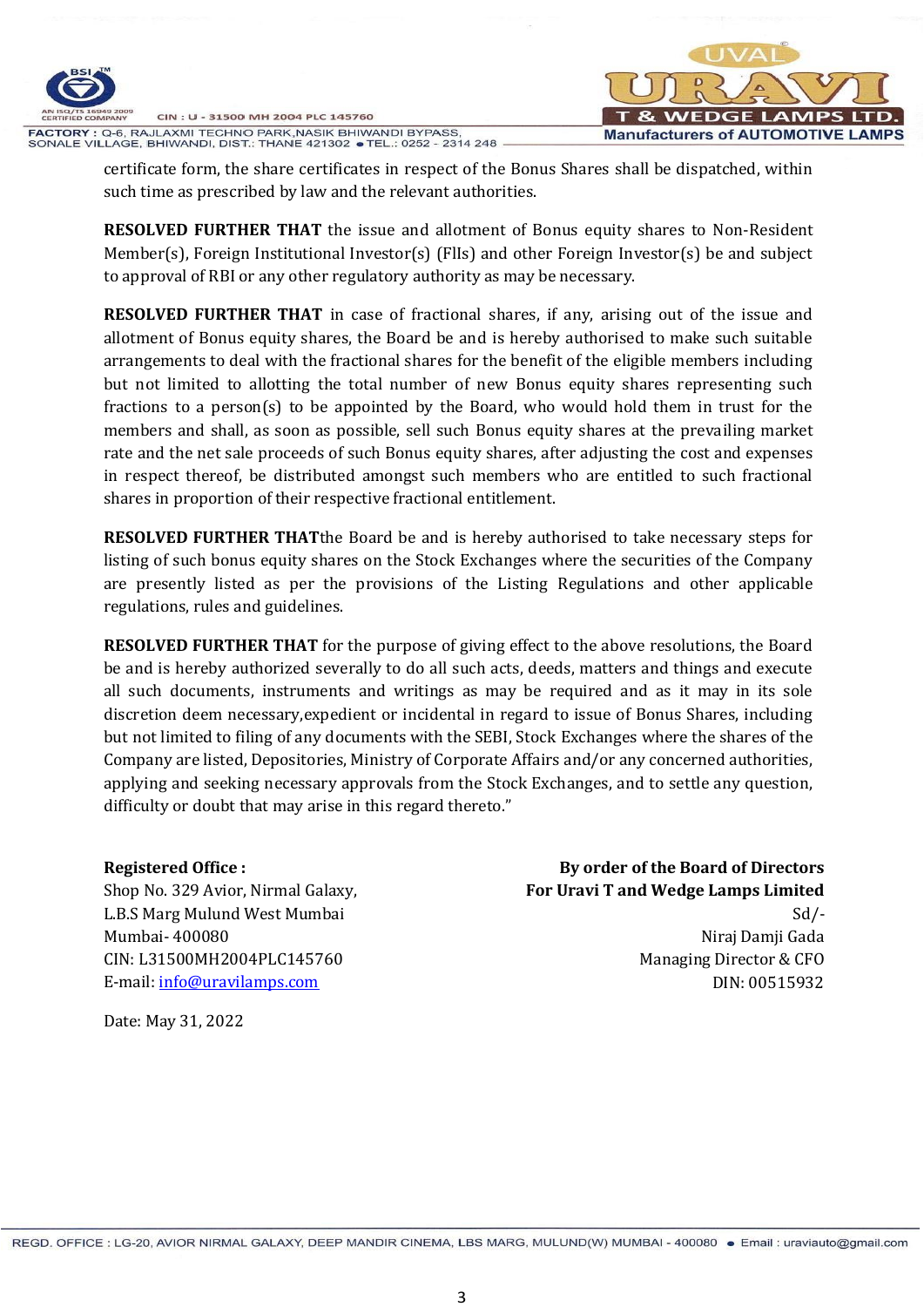

GE **Manufacturers of AUTOMOTIVE LAMPS** 

FACTORY : Q-6, RAJLAXMI TECHNO PARK, NASIK BHIWANDI BYPASS, SONALE VILLAGE, BHIWANDI, DIST.: THANE 421302 • TEL.: 0252 - 2314 248

#### **NOTES**

- 1. The Explanatory Statement pursuant to the provisions of Sections 102 and 110 of the Act read with Rule 22 of the Rules stating material facts and reasons for the proposed resolution is annexed hereto.
- 2. In compliance with the MCA Circulars, the Postal Ballot Notice is being sent by electronic mode to all those members, whose names appear in the Register of Members/List of Beneficial Owners maintained by the Company/ Depositories as on Friday, May 27, 2022 ('Cut-off date) and whose e-mail IDs are registered with the Company/ Depositories. For Members who have not registered their e-mail IDs, please follow the instructions given below under these Notes.
- 3. In accordance with the provisions of the MCA Circulars, Shareholders can vote only through the e-voting process. Shareholders are requested to provide their assent or dissent through e-voting only. Physical copies of the Postal Ballot Notice and pre-paid business reply envelopes are not being sent to shareholders for this Postal Ballot.
- 4. In compliance with provisions of Section 108 and Section 110 and other applicable provisions, of the Act read with the Management Rules, the Company is pleased to offer evoting facility to all the shareholders of the Company. For this purpose, the Company has engaged the services of National Securities and Depository Limited (NSDL) for facilitating e-voting to enable the shareholders to cast their votes electronically.
- 5. Shareholders may please note that the Postal Ballot Notice will also be available on the Company's website at [https://www.uravilamps.com](https://www.uravilamps.com/) websites of the Stock Exchanges i.e. NSE Limited (NSE) at [www.nseindia.com](http://www.nseindia.com/) and on the website of NSDL at [www.nsdl.co.in](http://www.nsdl.co.in/)
- 6. All the material documents referred to Statement, shall be available for inspection on the Company's website [https://www.uravilamps.com](https://www.uravilamps.com/) to facilitate online inspection until last date of remote e-voting. Further, copy of a certificate received from a Practicing Company Secretary certifying that requirements of SEBI (Issue of Capital and Disclosure Requirements) Regulations, 2018 are fulfilled is also placed on the website of the Company at [https://www.uravilamps.com](https://www.uravilamps.com/)
- 7. The Postal Ballot Notice is being sent to all the shareholders electronically, whose names appear in the Register of Members / List of Beneficial Owners as received from NSDL) on Friday,May 27,2022 being the cut-off date, are entitled to vote on the Resolutions set forth in this Postal Ballot Notice.
- 8. The voting rights of shareholders shall be in proportion to their shares of the paid-up equity share capital of the Company as on Friday, 27 May, 2022 being the cut-off date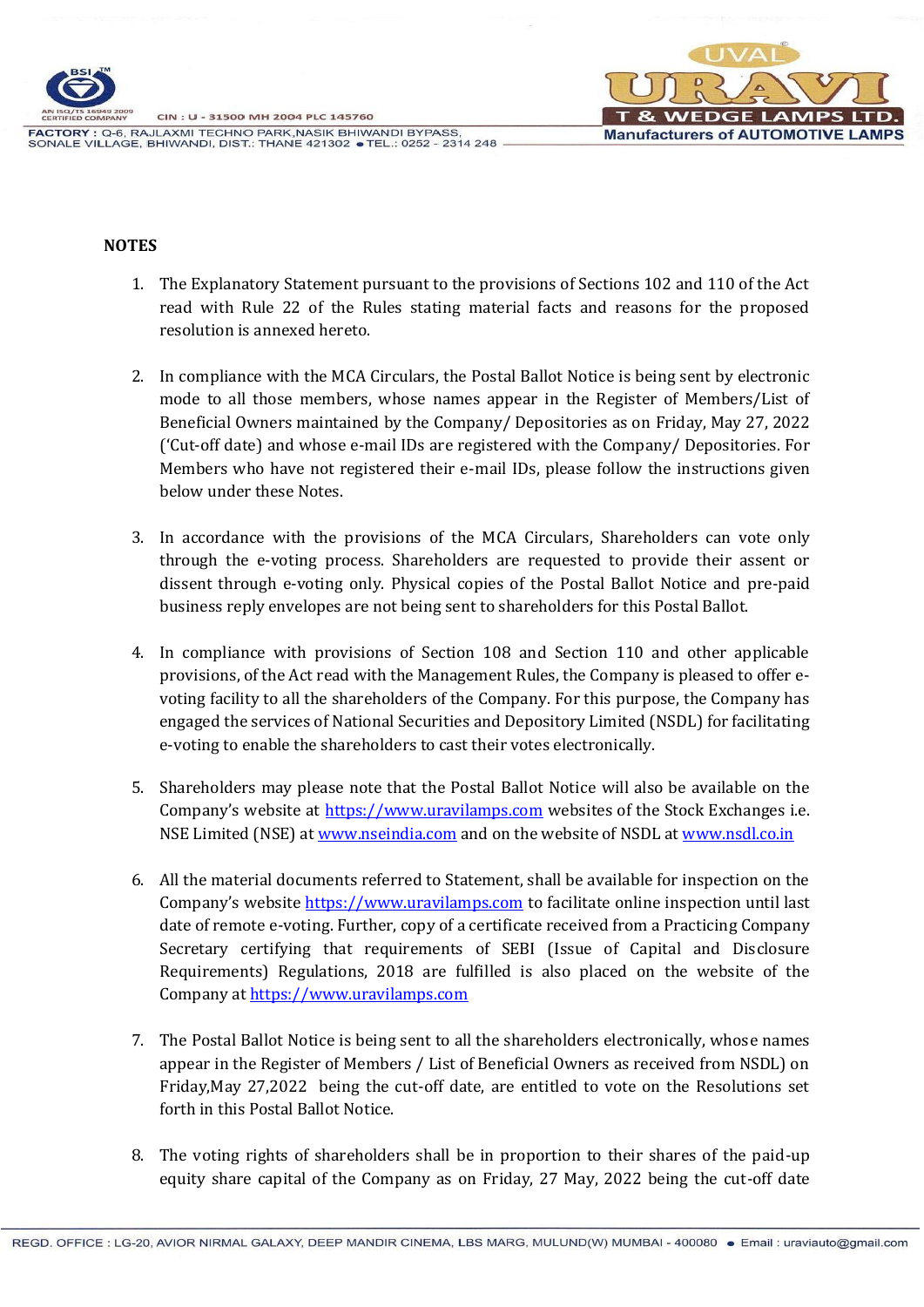



fixed for the purpose.

- 9. The voting through electronic means will commence on Wednesday, June 01,2022 at 9.00 a.m. (IST) and ends on Thursday, June 30, 2022 at 5:00 p.m. (IST). The e-voting module shall be disabled by NSDL for voting thereafter. Once the vote on a resolution(s) is cast by the member, the member shall not be allowed to change subsequently.
- 10. A shareholder cannot exercise his/her vote by proxy on Postal Ballot.
- 11. The Scrutinizer will submit their report to the Chairman or any other Director after completion of the scrutiny and the result of the Postal Ballot voting process will be declared within two working days from the end of voting, i.e. on or before Monday, July 04, 2022.
- 12. Resolution passed by shareholders with requisite majority, through Postal Ballot shall be deemed to have been passed at a General Meeting of Members convened on that behalf.
- 13. The result of the Postal Ballot shall be communicated to all the Stock Exchanges where the equity shares of the Company are listed, NSDL and shall also be published in the newspaper(s). The Special and Ordinary Resolutions, if passed by the requisite majority, shall be deemed to have been passed on Thursday, June 30, 2022, being the last date specified by the Company for e-voting.
- 14. Any query in relation to the resolutions proposed to be passed by Postal Ballot may be addressed to or query / grievance with respect to E-voting, members may refer to the Frequently Asked Questions (FAQs) for Shareholders and E-voting User Manual for Shareholders available under the Downloads section of NSDL's e-voting website or contact Mr. Anubhav Saxena, Assistant Manager, NSDL, Trade World, A wing, 4th Floor, Kamala Mills Compound, Lower Parel, Mumbai – 400013 at Toll Free No. 1800 1020 990 / 1800 224 430 or at E-mail ID : [evoting@nsdl.co.in.](mailto:evoting@nsdl.co.in)
- 15. Members who have not registered their e‐mail addresses so far are requested to register the same so that they can receive all future communications from the Company electronically.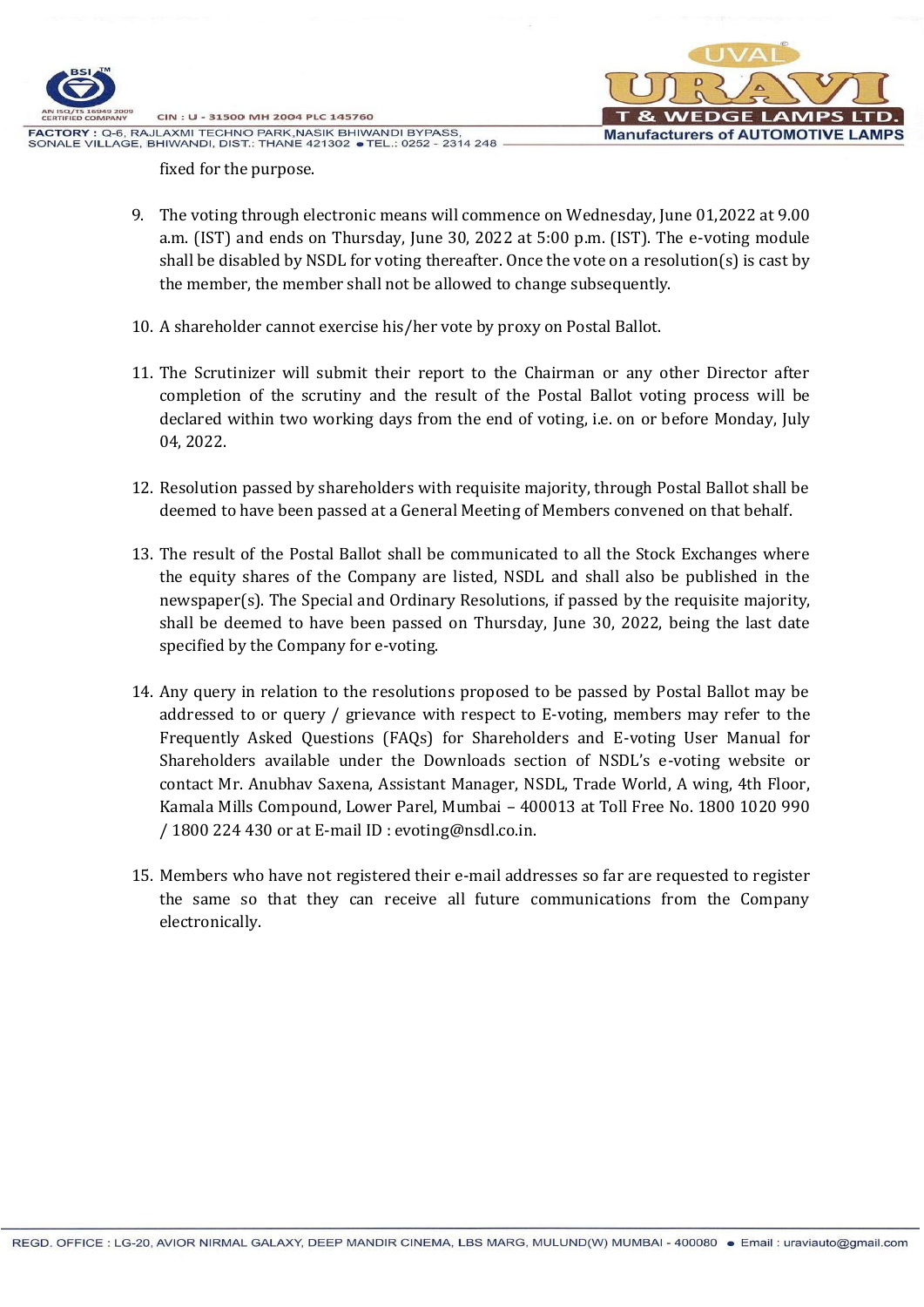

CIN: U - 31500 MH 2004 PLC 145760 FACTORY : Q-6, RAJLAXMI TECHNO PARK, NASIK BHIWANDI BYPASS, SONALE VILLAGE, BHIWANDI, DIST.: THANE 421302 • TEL.: 0252 - 2314 248



# **GENERAL INFORMATION AND INSTRUCTIONS RELATING TO E-VOTING**

#### **Process and manner for members opting for E‐Voting**

In compliance with provisions of Sections 108 and 110 of the Companies Act, 2013 read with Rule 20 of the Companies (Management and Administration) Rules, 2014 including any amendments thereto and as per Regulation 44 of Listing Regulations, the Company is pleased to provide Member's facility to exercise their right to vote by electronic means and the business may be transacted through e‐voting Services provided by NSDL.

The instructions for e-voting are as under:

#### **How do I vote electronically using NSDL e-Voting system?**

The way to vote electronically on NSDL e-Voting system consists of "Two Steps" which are mentioned below:

#### **Step 1: Access to NSDL e-Voting system**

#### **A) Login method for e-Voting for Individual shareholders holding securities in demat mode**

In terms of SEBI circular dated December 9, 2020 on e-Voting facility provided by Listed Companies, Individual shareholders holding securities in demat mode are allowed to vote through their demat account maintained with Depositories and Depository Participants. Shareholders are advised to update their mobile number and email Id in their demat accounts in order to access e-Voting facility.

Login method for Individual shareholders holding securities in demat mode is given below:

| <b>Type of shareholders</b> | <b>Login Method</b>                                                 |
|-----------------------------|---------------------------------------------------------------------|
|                             |                                                                     |
| Individual Shareholders     | Existing <b>IDeAS</b> user can visit the e-Services website of NSDL |
| holding securities in       | Viz. https://eservices.nsdl.com either on a Personal Computer       |
| demat mode with NSDL.       | or on a mobile. On the e-Services home page click on the            |
|                             | "Beneficial Owner" icon under "Login" which is available            |
|                             | under 'IDeAS' section, this will prompt you to enter your           |
|                             | User ID and Password. After<br>successful<br>existing               |
|                             | authentication, you will be able to see e-Voting services under     |
|                             | Value added services. Click on "Access to e-Voting" under e-        |
|                             | Voting services and you will be able to see e-Voting page. Click    |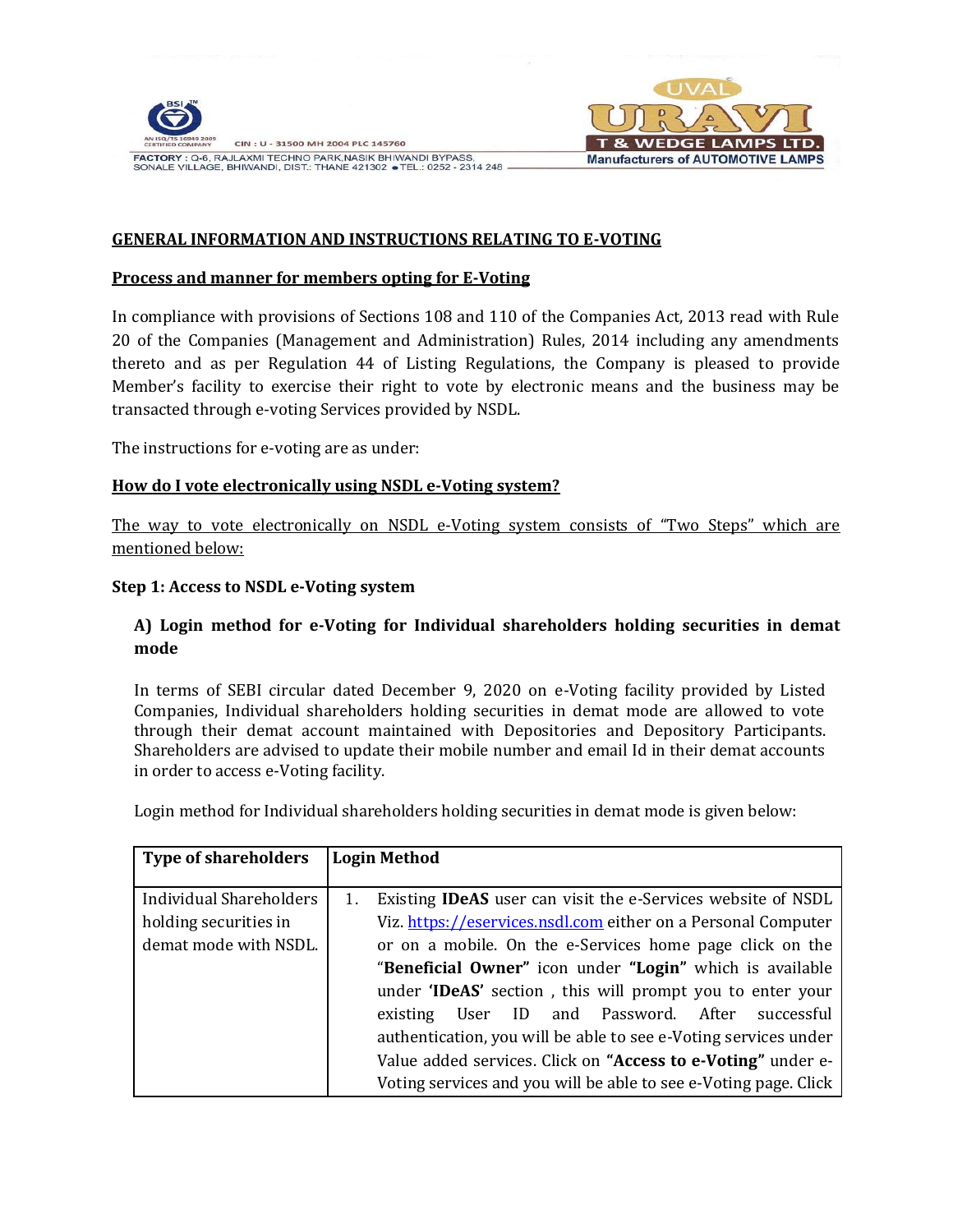



CIN: U - 31500 MH 2004 PLC 145760 FACTORY : Q-6, RAJLAXMI TECHNO PARK, NASIK BHIWANDI BYPASS,<br>SONALE VILLAGE, BHIWANDI, DIST.: THANE 421302 • TEL.: 0252 - 2314 248 –

|                                                         |    | on company name or e-Voting service provider i.e. NSDL<br>and you will be re-directed to e-Voting website of NSDL for<br>casting your vote during the remote e-Voting period.                                                                                                                                                                                                                                                                                                                                                                                                                                                                                                                                                                                                                                                 |  |  |  |  |
|---------------------------------------------------------|----|-------------------------------------------------------------------------------------------------------------------------------------------------------------------------------------------------------------------------------------------------------------------------------------------------------------------------------------------------------------------------------------------------------------------------------------------------------------------------------------------------------------------------------------------------------------------------------------------------------------------------------------------------------------------------------------------------------------------------------------------------------------------------------------------------------------------------------|--|--|--|--|
|                                                         | 2. | If you are not registered for IDeAS e-Services, option to<br>register is available at https://eservices.nsdl.com.<br>Select<br>Online for IDeAS Portal"<br>"Register<br>click<br>or<br>at<br>https://eservices.nsdl.com/SecureWeb/IdeasDirectReg.jsp                                                                                                                                                                                                                                                                                                                                                                                                                                                                                                                                                                          |  |  |  |  |
|                                                         | 3. | Visit the e-Voting website of NSDL. Open web browser by<br>typing the following URL: https://www.evoting.nsdl.com/<br>either on a Personal Computer or on a mobile. Once the home<br>page of e-Voting system is launched, click on the icon "Login"<br>which is available under 'Shareholder/Member' section. A<br>new screen will open. You will have to enter your User ID (i.e.<br>your sixteen digit demat account number hold with NSDL),<br>Password/OTP and a Verification Code as shown on the<br>screen. After successful authentication, you will be redirected<br>to NSDL Depository site wherein you can see e-Voting page.<br>Click on company name or e-Voting service provider i.e.<br>NSDL and you will be redirected to e-Voting website of NSDL<br>for casting your vote during the remote e-Voting period. |  |  |  |  |
|                                                         | 4. | Shareholders/Members can also download NSDL Mobile App<br>"NSDL Speede" facility by scanning the QR code mentioned<br>below for seamless voting experience.                                                                                                                                                                                                                                                                                                                                                                                                                                                                                                                                                                                                                                                                   |  |  |  |  |
|                                                         |    | <b>NSDL Mobile App is available on</b>                                                                                                                                                                                                                                                                                                                                                                                                                                                                                                                                                                                                                                                                                                                                                                                        |  |  |  |  |
|                                                         |    | App Store > Google Play                                                                                                                                                                                                                                                                                                                                                                                                                                                                                                                                                                                                                                                                                                                                                                                                       |  |  |  |  |
|                                                         |    |                                                                                                                                                                                                                                                                                                                                                                                                                                                                                                                                                                                                                                                                                                                                                                                                                               |  |  |  |  |
| <b>Individual Shareholders</b><br>holding securities in | 1. | Existing users who have opted for Easi / Easiest, they can                                                                                                                                                                                                                                                                                                                                                                                                                                                                                                                                                                                                                                                                                                                                                                    |  |  |  |  |
| demat mode with CDSL                                    |    | login through their user id and password. Option will be made<br>available to reach e-Voting page without any further                                                                                                                                                                                                                                                                                                                                                                                                                                                                                                                                                                                                                                                                                                         |  |  |  |  |
|                                                         |    | authentication. The URL for users to login to Easi / Easiest                                                                                                                                                                                                                                                                                                                                                                                                                                                                                                                                                                                                                                                                                                                                                                  |  |  |  |  |
|                                                         |    | arehttps://web.cdslindia.com/myeasi/home/login<br>or                                                                                                                                                                                                                                                                                                                                                                                                                                                                                                                                                                                                                                                                                                                                                                          |  |  |  |  |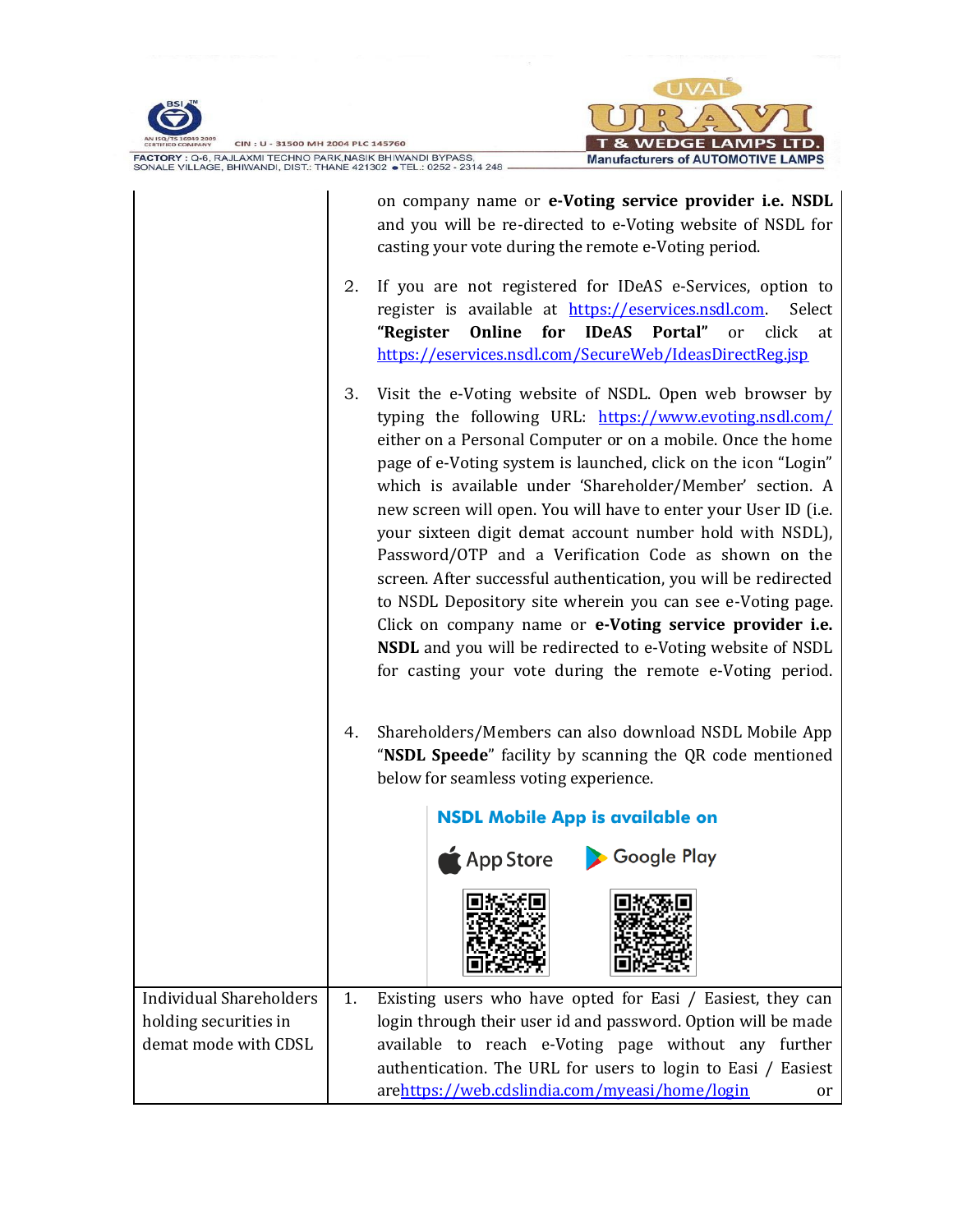

FACTORY : Q-6, RAJLAXMI TECHNO PARK, NASIK BHIWANDI BYPASS,<br>SONALE VILLAGE, BHIWANDI, DIST.: THANE 421302 • TEL.: 0252 - 2314 248 -



|                                                                                                                           | www.cdslindia.com and click on New System Myeasi.                                                                                                                                                                                                                                                                                                                                                                                                                                                                                                                                                                                          |
|---------------------------------------------------------------------------------------------------------------------------|--------------------------------------------------------------------------------------------------------------------------------------------------------------------------------------------------------------------------------------------------------------------------------------------------------------------------------------------------------------------------------------------------------------------------------------------------------------------------------------------------------------------------------------------------------------------------------------------------------------------------------------------|
|                                                                                                                           | After successful login of Easi/Easiest the user will be also able<br>2.<br>to see the E Voting Menu. The Menu will have links of e-<br>Voting service provider i.e. NSDL. Click on NSDL to cast<br>your vote.                                                                                                                                                                                                                                                                                                                                                                                                                              |
|                                                                                                                           | 3.<br>If the user is not registered for Easi/Easiest, option to register<br>available<br>is<br>at<br>https://web.cdslindia.com/myeasi/Registration/EasiRegistra<br>tion                                                                                                                                                                                                                                                                                                                                                                                                                                                                    |
|                                                                                                                           | Alternatively, the user can directly access e-Voting page by<br>4.<br>providing demat Account Number and PAN No. from a link in<br>www.cdslindia.com home page. The system will authenticate<br>the user by sending OTP on registered Mobile & Email as<br>the<br>After<br>recorded<br>in<br>demat<br>Account.<br>successful<br>authentication, user will be provided links for the respective<br>ESP i.e. NSDL where the e-Voting is in progress.                                                                                                                                                                                         |
| <b>Individual Shareholders</b><br>(holding securities in<br>demat mode) login<br>through their<br>depository participants | You can also login using the login credentials of your demat account<br>through your Depository Participant registered with NSDL/CDSL<br>for e-Voting facility. upon logging in, you will be able to see e-Voting<br>option. Click on e-Voting option, you will be redirected to<br>NSDL/CDSL Depository site after successful authentication,<br>wherein you can see e-Voting feature. Click on company name or e-<br>Voting service provider i.e. NSDL and you will be redirected to e-<br>Voting website of NSDL for casting your vote during the remote e-<br>Voting period or joining virtual meeting & voting during the<br>meeting. |

**Important note:** Members who are unable to retrieve User ID/ Password are advised to use Forget User ID and Forget Password option available at above mentioned website.

# **Helpdesk for Individual Shareholders holding securities in demat mode for any technical issues related to login through Depository i.e. NSDL and CDSL.**

| Login type | <b>Helpdesk details</b> |
|------------|-------------------------|
|            |                         |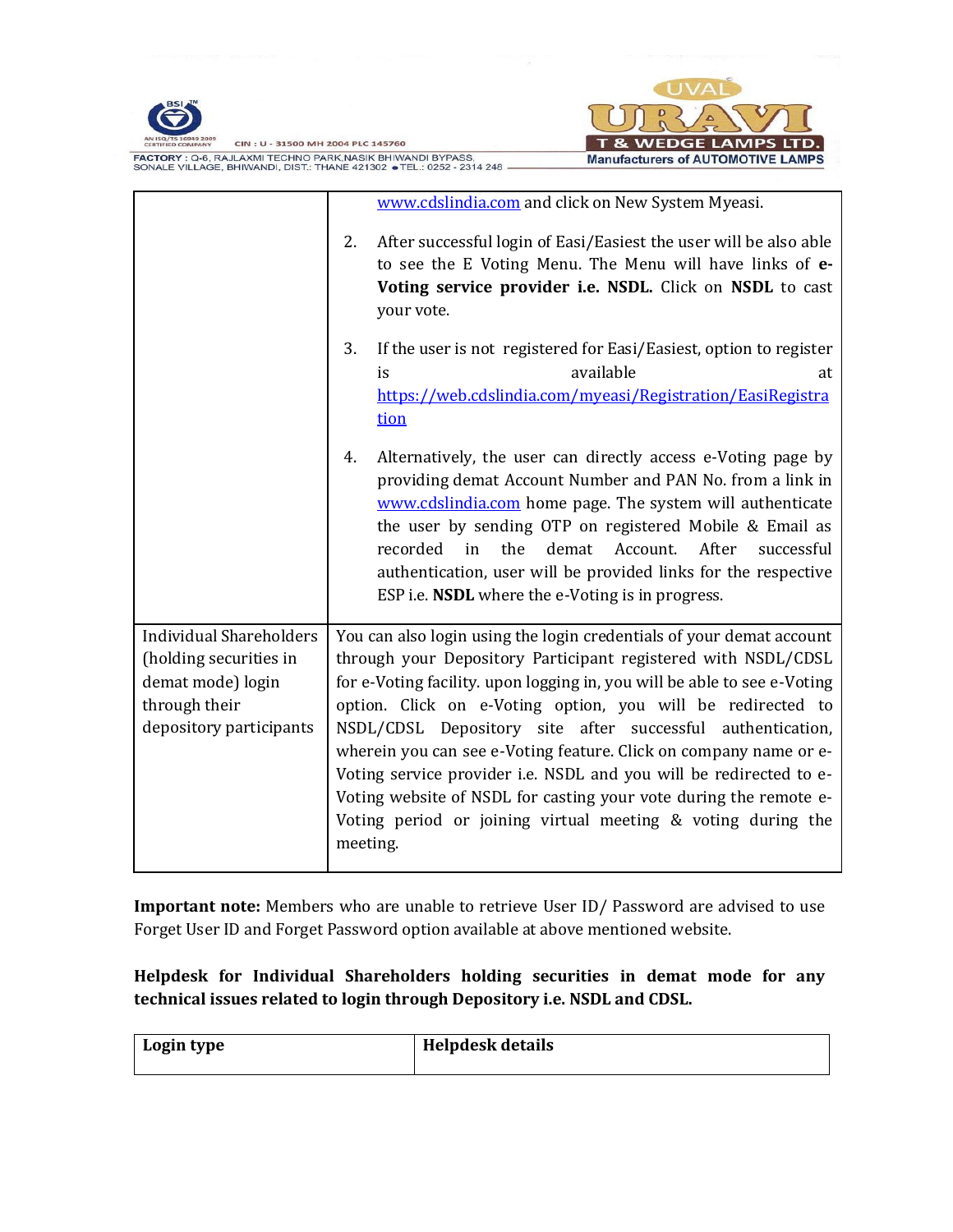



CIN: U - 31500 MH 2004 PLC 145760 FACTORY : Q-6, RAJLAXMI TECHNO PARK, NASIK BHIWANDI BYPASS, SONALE VILLAGE, BHIWANDI, DIST.: THANE 421302 • TEL.: 0252 - 2314 248

| securities in demat mode with<br><b>NSDL</b>                          | Individual Shareholders holding   Members facing any technical issue in login can<br>contact NSDL helpdesk by sending a request at<br>evoting@nsdl.co.in or call at toll free no.: 1800 1020<br>990 and 1800 22 44 30 |
|-----------------------------------------------------------------------|-----------------------------------------------------------------------------------------------------------------------------------------------------------------------------------------------------------------------|
| Individual Shareholders holding<br>securities in demat mode with CDSL | Members facing any technical issue in login can<br>contact CDSL helpdesk by sending a request at<br>helpdesk.evoting@cdslindia.com or contact at 022-<br>23058738 or 022-23058542-43                                  |

**B) Login Method for shareholders other than Individual shareholders holding securities in demat mode and shareholders holding securities in physical mode.**

#### **How to Log-in to NSDL e-Voting website?**

- 1. Visit the e-Voting website of NSDL. Open web browser by typing the following URL: <https://www.evoting.nsdl.com/> either on a Personal Computer or on a mobile.
- 2. Once the home page of e-Voting system is launched, click on the icon "Login" which is available under 'Shareholder/Member' section.
- 3. A new screen will open. You will have to enter your User ID, your Password/OTP and a Verification Code as shown on the screen. *Alternatively, if you are registered for NSDL eservices i.e. IDEAS, you can log-in at <https://eservices.nsdl.com/> with your existing IDEAS login. Once you log-in to NSDL eservices after using your log-in credentials, click on e-Voting and you can proceed to Step 2 i.e. Cast your vote electronically.*
- 4. Your User ID details are given below :

| Manner of holding shares i.e. Demat   Your User ID is:<br>(NSDL or CDSL) or Physical |                                                                                                           |
|--------------------------------------------------------------------------------------|-----------------------------------------------------------------------------------------------------------|
| a) For Members who hold shares in<br>demat account with NSDL.                        | 8 Character DP ID followed by 8 Digit<br>Client ID<br>For example if your DP ID is IN300***               |
|                                                                                      | and Client ID is 12****** then your user<br>ID is IN300***12*******.                                      |
| b) For Members who hold shares in<br>demat account with CDSL.                        | 16 Digit Beneficiary ID<br>For example if your Beneficiary ID is<br>12************** then your user ID is |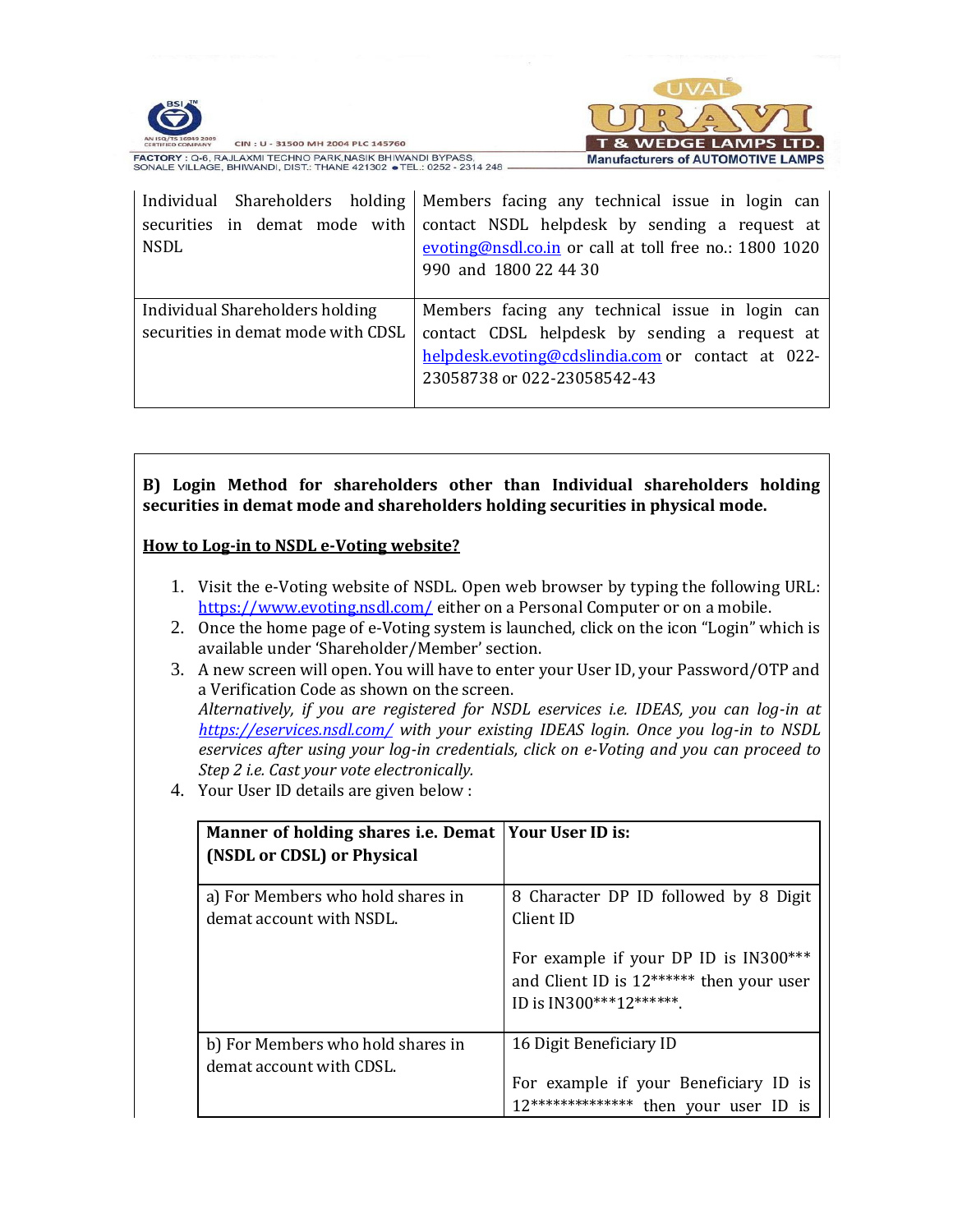



CIN: U - 31500 MH 2004 PLC 145760 FACTORY : Q-6, RAJLAXMI TECHNO PARK, NASIK BHIWANDI BYPASS SONALE VILLAGE, BHIWANDI, DIST.: THANE 421302 • TEL.: 0252 - 2314 248

|                                                                                  |  |              | ******** |                                                                                                                   |  |
|----------------------------------------------------------------------------------|--|--------------|----------|-------------------------------------------------------------------------------------------------------------------|--|
| c) For Members holding shares in EVEN Number followed by Folio<br>Physical Form. |  | 101456001*** |          | Number registered with the company<br>For example if folio number is 001***<br>and EVEN is 101456 then user ID is |  |

- 5. Password details for shareholders other than Individual shareholders are given below:
	- a) If you are already registered for e-Voting, then you can user your existing password to login and cast your vote.
	- b) If you are using NSDL e-Voting system for the first time, you will need to retrieve the 'initial password' which was communicated to you. Once you retrieve your 'initial password', you need to enter the 'initial password' and the system will force you to change your password.
	- c) How to retrieve your 'initial password'?
		- (i) If your email ID is registered in your demat account or with the company, your 'initial password' is communicated to you on your email ID. Trace the email sent to you from NSDL from your mailbox. Open the email and open the attachment i.e. a .pdf file. Open the .pdf file. The password to open the .pdf file is your 8 digit client ID for NSDL account, last 8 digits of client ID for CDSL account or folio number for shares held in physical form. The .pdf file contains your 'User ID' and your 'initial password'.
		- (ii) If your email ID is not registered, please follow steps mentioned below in **process for those shareholders whose email ids are not registered**
- 6. If you are unable to retrieve or have not received the " Initial password" or have forgotten your password:
	- a) Click on "**[Forgot User Details/Password](https://www.evoting.nsdl.com/eVotingWeb/commonhtmls/NewUser.jsp)**?"(If you are holding shares in your demat account with NSDL or CDSL) option available on www.evoting.nsdl.com.
	- b) **[Physical User Reset Password](https://www.evoting.nsdl.com/eVotingWeb/commonhtmls/PhysicalUser.jsp)**?" (If you are holding shares in physical mode) option available o[n www.evoting.nsdl.com.](http://www.evoting.nsdl.com/)
	- c) If you are still unable to get the password by aforesaid two options, you can send a request at [evoting@nsdl.co.in](mailto:evoting@nsdl.co.in) mentioning your demat account number/folio number, your PAN, your name and your registered address etc.
	- d) Members can also use the OTP (One Time Password) based login for casting the votes on the e-Voting system of NSDL.
- 7. After entering your password, tick on Agree to "Terms and Conditions" by selecting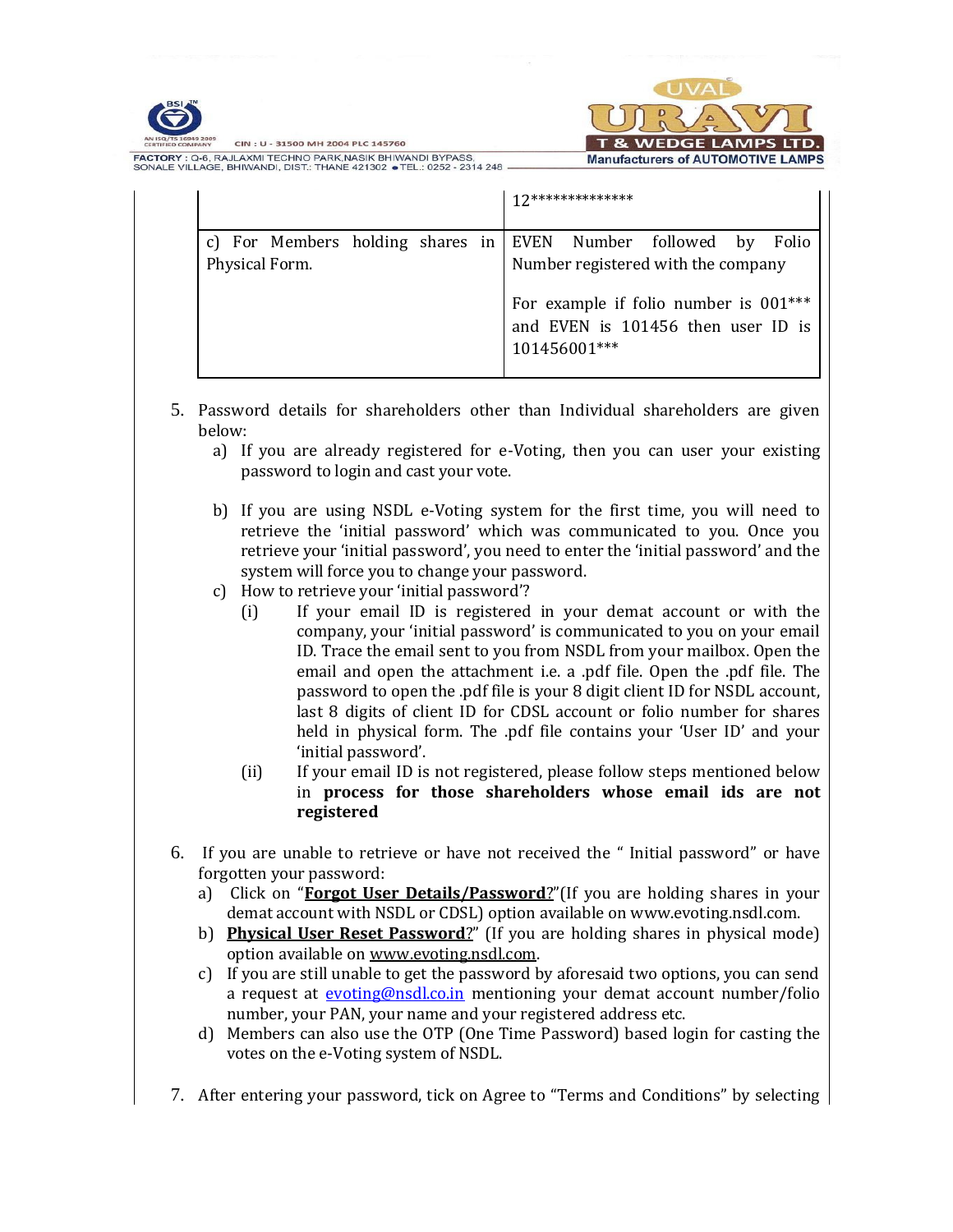

**FACTORY : Q-6, RAJLAXMI TECHNO PARK, NASIK BHIWANDI BYPASS** SONALE VILLAGE, BHIWANDI, DIST.: THANE 421302 · TEL.: 0252 - 2314 248 **Manufacturers of AUTOMOTIVE LAMPS** 

- on the check box.
- 8. Now, you will have to click on "Login" button.
- 9. After you click on the "Login" button, Home page of e-Voting will open.

# **Step 2: Cast your vote electronically on NSDL e-Voting system.**

# **How to cast your vote electronically on NSDL e-Voting system?**

- 1. After successful login at Step 1, you will be able to see all the companies "EVEN" in which you are holding shares and whose voting cycle.
- 2. Select "EVEN" of company for which you wish to cast your vote during the remote e-Voting period.
- 3. Now you are ready for e-Voting as the Voting page opens.
- 4. Cast your vote by selecting appropriate options i.e. assent or dissent, verify/modify the number of shares for which you wish to cast your vote and click on "Submit" and also "Confirm" when prompted.
- 5. Upon confirmation, the message "Vote cast successfully" will be displayed.
- 6. You can also take the printout of the votes cast by you by clicking on the print option on the confirmation page.
- 7. Once you confirm your vote on the resolution, you will not be allowed to modify your vote.

# **General Guidelines for shareholders**

- 1. Institutional shareholders (i.e. other than individuals, HUF, NRI etc.) are required to send scanned copy (PDF/JPG Format) of the relevant Board Resolution/ Authority letter etc. with attested specimen signature of the duly authorized signatory(ies) who are authorized to vote, to the Scrutinizer by e-mail to  $s$ crutinisers@mmjc.in with a copy marked to [evoting@nsdl.co.in.](mailto:evoting@nsdl.co.in) Institutional shareholders (i.e. other than individuals, HUF, NRI etc.) can also upload their Board Resolution / Power of Attorney / Authority Letter etc. by clicking on **"Upload Board Resolution / Authority Letter"** displayed under **"e-Voting"** tab in their login.
- 2. It is strongly recommended not to share your password with any other person and take utmost care to keep your password confidential. Login to the e-voting website will be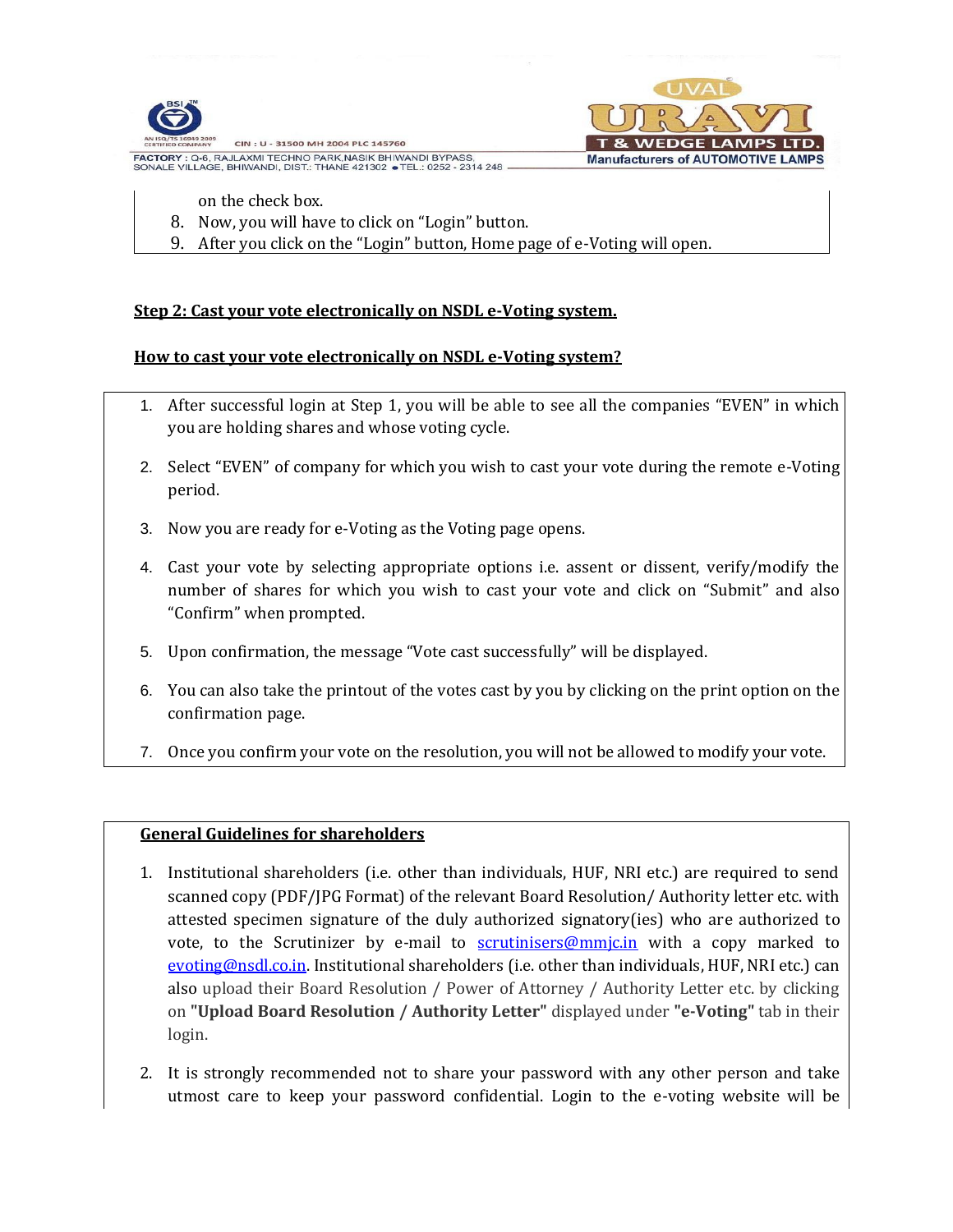

CIN: U - 31500 MH 2004 PLC 145760 FACTORY : Q-6, RAJLAXMI TECHNO PARK, NASIK BHIWANDI BYPASS, SONALE VILLAGE, BHIWANDI, DIST.: THANE 421302 • TEL.: 0252 - 2314 248



disabled upon five unsuccessful attempts to key in the correct password. In such an event, you will need to go through the "[Forgot User Details/Password?](https://www.evoting.nsdl.com/eVotingWeb/commonhtmls/NewUser.jsp)" or "[Physical User Reset](https://www.evoting.nsdl.com/eVotingWeb/commonhtmls/PhysicalUser.jsp)  [Password?](https://www.evoting.nsdl.com/eVotingWeb/commonhtmls/PhysicalUser.jsp)" option available on www.evoting.nsdl.com to reset the password.

3. In case of any queries, you may refer the Frequently Asked Questions (FAQs) for Shareholders and e-voting user manual for Shareholders available at the download section of [www.evoting.nsdl.com](http://www.evoting.nsdl.com/) or call on toll free no.: 1800 1020 990 and 1800 22 44 30 or send a request to at [evoting@nsdl.co.in](mailto:evoting@nsdl.co.in)

# **PROCESS FOR THOSE SHAREHOLDERS WHOSE EMAIL IDS ARE NOT REGISTERED WITH THE DEPOSITORIES FOR PROCURING USER ID AND PASSWORD AND REGISTRATION OF E MAIL IDS FOR E-VOTING FOR THE RESOLUTIONS SET OUT IN THIS NOTICE:**

- **1.** In case shares are held in physical mode please provide Folio No., Name of shareholder, scanned copy of the share certificate (front and back), PAN (self attested scanned copy of PAN card), AADHAR (self attested scanned copy of Aadhar Card) by email to [info@uravilamps.com.](mailto:info@uravilamps.com)
- **2.** In case shares are held in demat mode, please provide DPID-CLID (16 digit DPID + CLID or 16 digit beneficiary ID), Name, client master or copy of Consolidated Account statement, PAN (self attested scanned copy of PAN card), AADHAR (self attested scanned copy of Aadhar Card) to [info@uravilamps.com.](mailto:info@uravilamps.com) If you are an Individual shareholders holding securities in demat mode, you are requested to refer to the login method explained at step 1 (A) i.e. Login method for e-Voting for Individual shareholders holding securities in demat mode.
- **3.** Alternatively shareholder/members may send a request to **evoting@nsdl.co.in** for procuring user id and password for e-voting by providing above mentioned documents.
- **4.** In terms of SEBI circular dated December 9, 2020 on e-Voting facility provided by Listed Companies, Individual shareholders holding securities in demat mode are allowed to vote through their demat account maintained with Depositories and Depository Participants. Shareholders are required to update their mobile number and email ID correctly in their demat account in order to access e-Voting facility.

In case of any queries, you may refer the Frequently Asked Questions (FAQs) for Shareholders and e-voting user manual for Shareholders available at the download section of www.evoting.nsdl.com or call on toll free no.: 1800-1020-990/ 1800-22-44-30 or send a request at [evoting@nsdl.co.in](mailto:evoting@nsdl.co.in)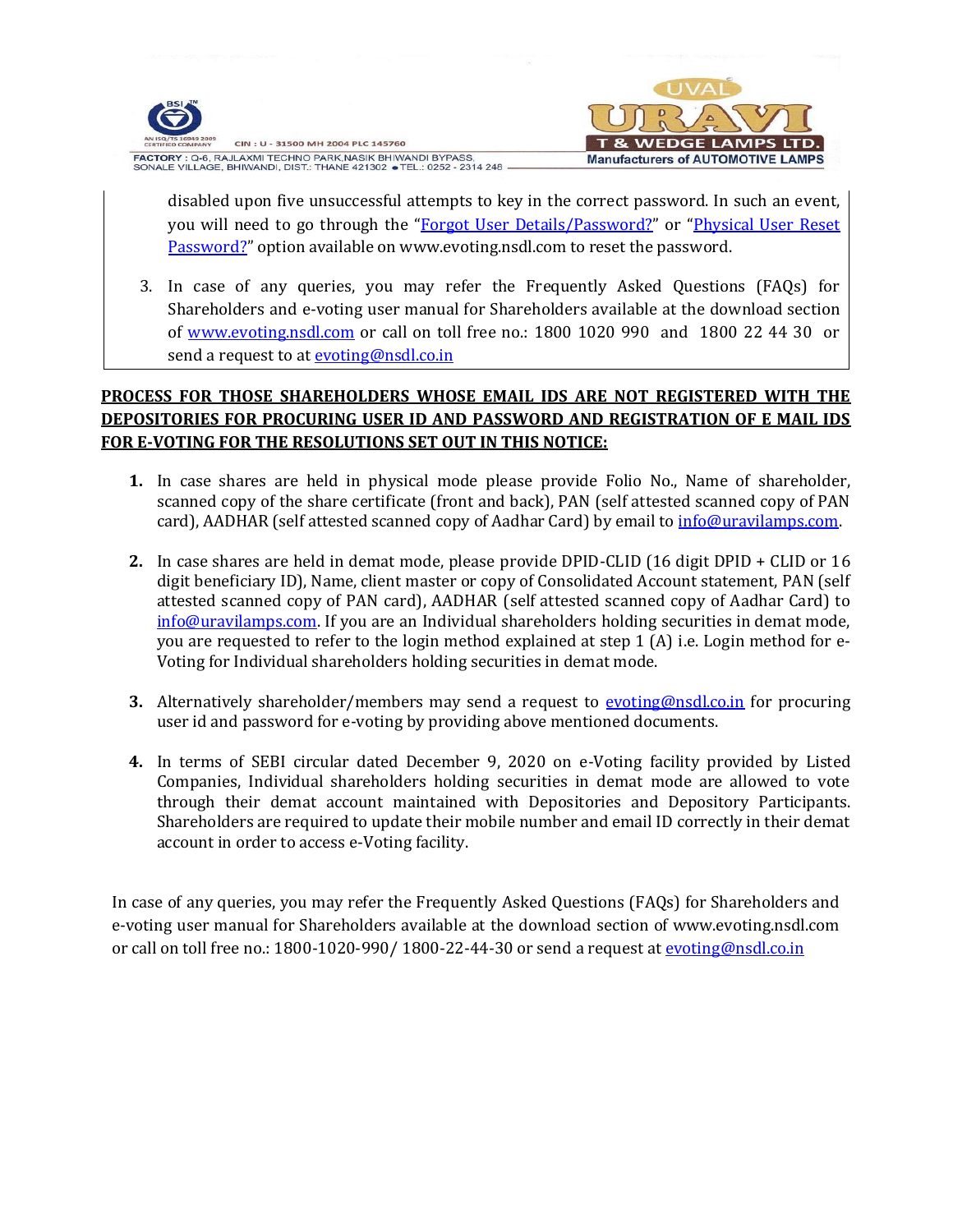

FACTORY : Q-6, RAJLAXMI TECHNO PARK, NASIK BHIWANDI BYPASS,<br>SONALE VILLAGE, BHIWANDI, DIST.: THANE 421302 • TEL.: 0252 - 2314 248

# **Registered Office :**

Shop No. 329 Avior, Nirmal Galaxy, L.B.S Marg Mulund West Mumbai Mumbai- 400080 CIN: L31500MH2004PLC145760 E-mail: [info@uravilamps.com](mailto:info@uravilamps.com)

Date: May 31, 2022



# **By order of the Board of Directors For Uravi T and Wedge Lamps Limited**  $Sd$  /-

Niraj Damji Gada Managing Director & CFO DIN: 00515932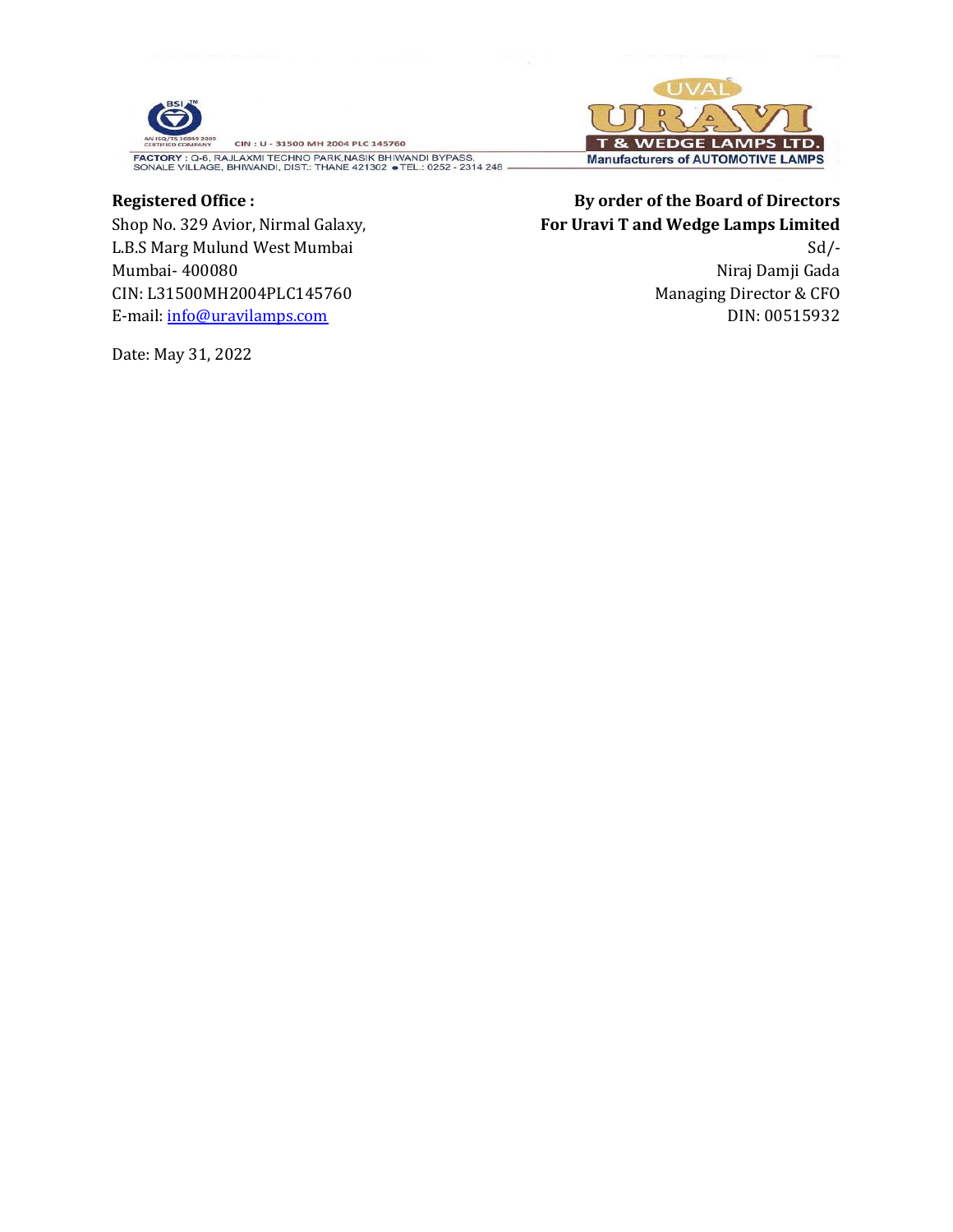

FACTORY : Q-6, RAJLAXMI TECHNO PARK, NASIK BHIWANDI BYPASS, SONALE VILLAGE, BHIWANDI, DIST.: THANE 421302 • TEL.: 0252 - 2314 248



# **EXPLANATORY STATEMENT**

#### Pursuant to Section 110 and other applicable provisions of the Companies Act, 2013 ("Act")

#### **ITEM NO. 1**

Based on the recommendation of the Nomination and Remuneration Committee, the Board of Directors of the Company, pursuant to provisions of Section 161 of the Companies Act, 2013 (hereinafter referred to as "the Act") read with Article of Association of the Company, appointed Ms. Shreya Ramkrishnan (DIN: [09291135\)](https://www.mca.gov.in/mcafoportal/companyLLPMasterData.do), aged 37 years, as an Additional Director (Independent, Non-Executive) of the Company effective from April 28, 2022 for a period of 5 consecutive years.

 The Company has received consent from Ms. Shreya Ramkrishnan, to act as an Independent Director in the prescribed Form DIR-2 under Section 152(5) of the Act and Rule 8 of the Companies (Appointment and Qualifications of Directors) Rules, 2014 along with the declaration on criteria of Independence as per Section 149(6) of the Act and also in compliance with the Securities and Exchange Board of India (Listing Obligations and Disclosure Requirements) Regulations, 2015.

In the opinion of the Board of Directors, Ms. Shreya Ramkrishnan fulfils the conditions specified in the Companies Act, 2013 and the rules made thereunder, for her appointment as an Independent Director of the Company and is independent of the Management. She also has requisite qualifications, skills, experience and expertise and the Board has satisfied itself about the integrity, expertise and experience of Ms. Shreya Ramkrishnan.

In terms of the Companies (Creation and Maintenance of databank of Independent Directors) Rules, 2019 read with the Companies (Appointment and Qualification of Directors) Fifth Amendment Rules, 2019, Ms. Shreya Ramkrishnanhas enrolled her name in the online databank of Independent Directors maintained by the Government.

The Nomination & Remuneration Committee and the Board evaluated the performance of Ms. Shreya Ramkrishnan, rated her satisfactory on all parameters and recommended her appointment to the Board and based on the recommendation of the Nomination & Remuneration Committee and keeping in view the expertise of Ms. Shreya Ramkrishnan, the Board of Directors approved the appointment of Ms. Shreya Ramkrishnanas mentioned in the resolution.

In view of long, rich experience of Ms. Shreya Ramkrishnan, the Shareholders are requested to approve the appointment of Ms. Shreya Ramkrishnan as an Independent Directors of a company for a term of five consecutive years with effect from April 28, 2022.

None of the Directors are interested in the resolution except for Ms. Shreya Ramkrishnan. The Board of Directors recommends the Resolution set out at Item No. 1 of the accompanying Notice for approval of the Members of the Company as a Special Resolution.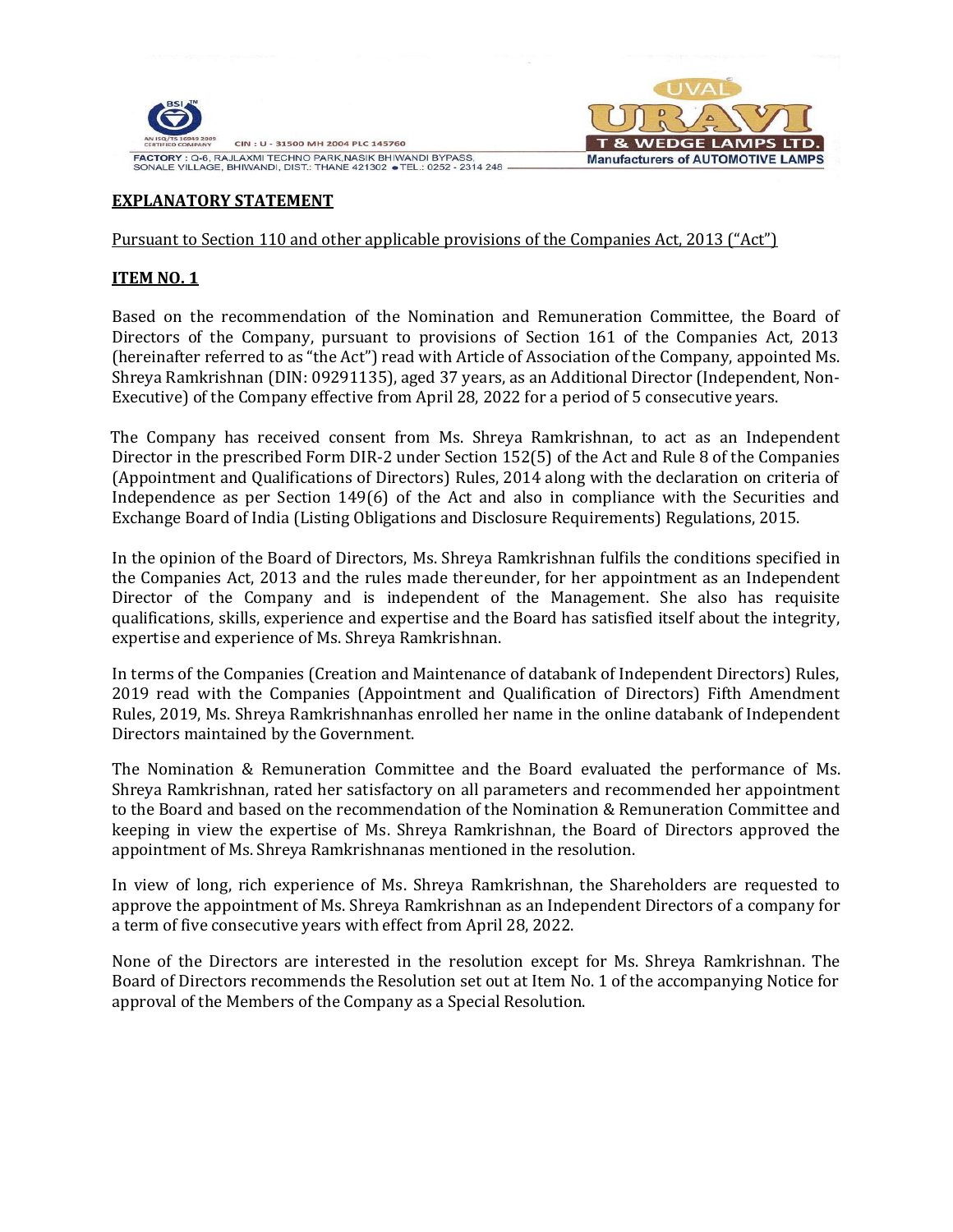

CIN: U - 31500 MH 2004 PLC 145760 FACTORY : Q-6, RAJLAXMI TECHNO PARK, NASIK BHIWANDI BYPASS,<br>SONALE VILLAGE, BHIWANDI, DIST.: THANE 421302 • TEL.: 0252 - 2314 248



#### **Brief Resume of Director's seeking appointment /re- appointment**

This explanatory statement along with the additional information as per Regulation 36 of the SEBI Listing Regulations and Secretarial Standard 2 on General Meetings issued by Institute of Company Secretaries of India (ICSI), as mentioned below may also be regarded as disclosure under the provisions of the Act and SEBI Listing Regulations.

| Name                                                                                                                                                      | Ms. Shreya Ramkrishnan                                                                                                                                                                                                                                                                                         |  |  |  |
|-----------------------------------------------------------------------------------------------------------------------------------------------------------|----------------------------------------------------------------------------------------------------------------------------------------------------------------------------------------------------------------------------------------------------------------------------------------------------------------|--|--|--|
| <b>DIN</b>                                                                                                                                                | 09291135                                                                                                                                                                                                                                                                                                       |  |  |  |
| Date of Birth/Age                                                                                                                                         | Date of Birth: 15/12/1984                                                                                                                                                                                                                                                                                      |  |  |  |
|                                                                                                                                                           | Age: 37 years                                                                                                                                                                                                                                                                                                  |  |  |  |
| <b>PAN</b>                                                                                                                                                | ANTPR4313D                                                                                                                                                                                                                                                                                                     |  |  |  |
| Nationality                                                                                                                                               | Indian                                                                                                                                                                                                                                                                                                         |  |  |  |
| Date of First Appointment                                                                                                                                 | 28/04/2022                                                                                                                                                                                                                                                                                                     |  |  |  |
| Brief resume & Expertise in Specific Functional<br>Areas                                                                                                  | Ms. Shreya Ramkrishnan is a Qualified<br>Company Secretary and associate member of<br>ICSI having experience of more than 12 years.                                                                                                                                                                            |  |  |  |
| Qualifications                                                                                                                                            | <b>Qualified Company Secretary</b>                                                                                                                                                                                                                                                                             |  |  |  |
| Directorship held in other entities                                                                                                                       | None                                                                                                                                                                                                                                                                                                           |  |  |  |
| Names of listed entities from which the Director<br>has resigned in the past three years                                                                  | Rational Engineers Limited                                                                                                                                                                                                                                                                                     |  |  |  |
| Membership / Chairmanship of Committees                                                                                                                   |                                                                                                                                                                                                                                                                                                                |  |  |  |
| The skills and capabilities required for the<br>Independent Director role and the manner in<br>which the<br>proposed person meets<br>such<br>requirements | Shreya Ramkrishnan has<br>sufficient<br>Ms.<br>breadth of skills in areas of Administration,<br>strategy formulation, and Management. The<br>Company believes that her skills, knowledge,<br>experience<br>the<br><b>Board</b><br>will<br>and<br>on<br>complement the effective functioning of the<br>Company. |  |  |  |
| Number of shares held in the<br>Company<br>including beneficial ownership                                                                                 | None                                                                                                                                                                                                                                                                                                           |  |  |  |
| Disclosure of relationship between directors<br>inter-se                                                                                                  | None                                                                                                                                                                                                                                                                                                           |  |  |  |
| Remuneration proposed                                                                                                                                     | <b>Only Sitting fees</b>                                                                                                                                                                                                                                                                                       |  |  |  |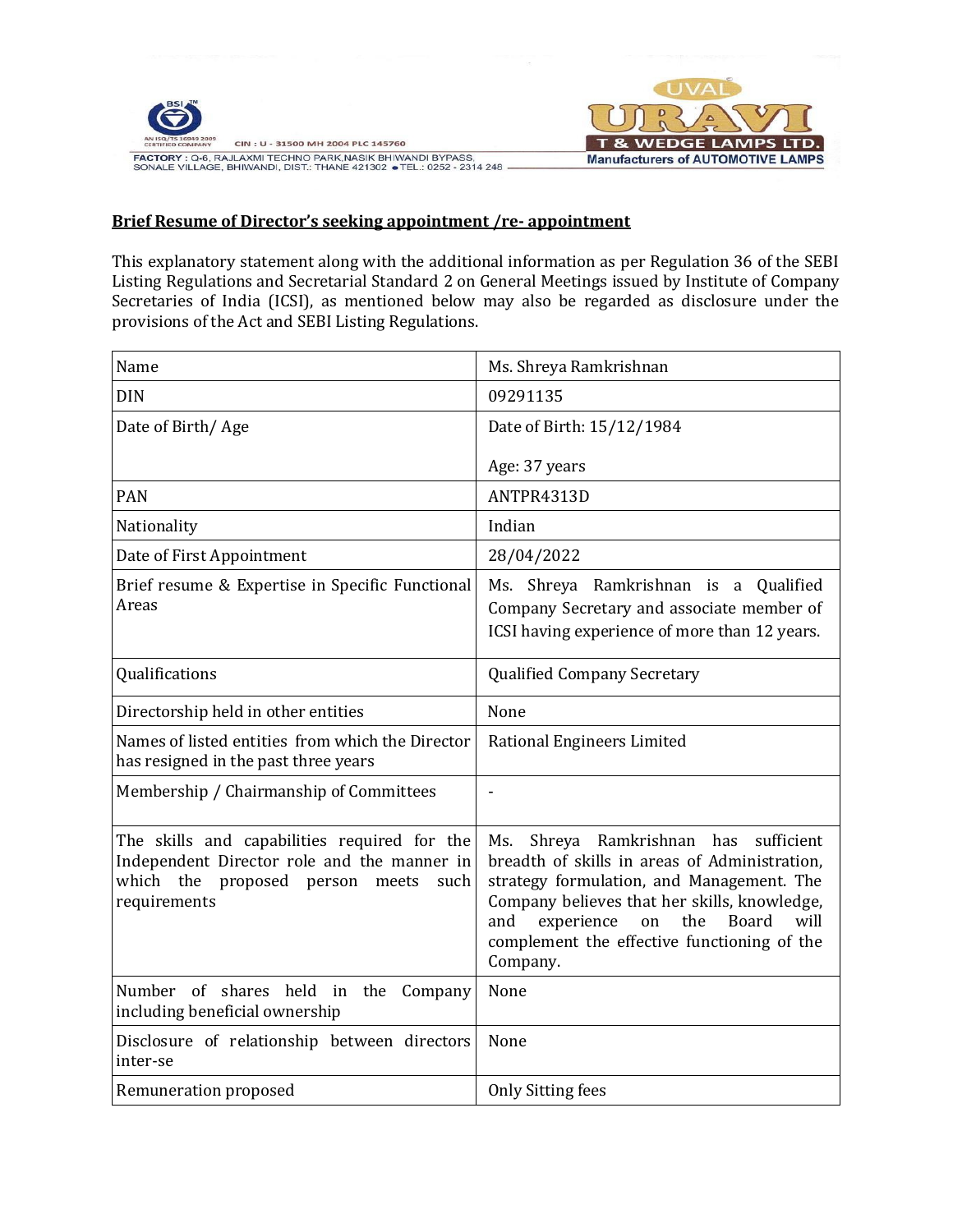|                                                                                                                                      | <b>UVA</b>                                  |
|--------------------------------------------------------------------------------------------------------------------------------------|---------------------------------------------|
| <b>BSI</b>                                                                                                                           |                                             |
| AN ISQ/TS 16949 2009<br>CIN: U - 31500 MH 2004 PLC 145760<br>CERTIFIED COMPANY                                                       | <b>T &amp; WEDGE LAMPS LTD.</b>             |
| FACTORY : Q-6, RAJLAXMI TECHNO PARK, NASIK BHIWANDI BYPASS.<br>SONALE VILLAGE, BHIWANDI, DIST.: THANE 421302 . TEL.: 0252 - 2314 248 | <b>Manufacturers of AUTOMOTIVE LAMPS</b>    |
| Remuneration last drawn                                                                                                              | NA                                          |
| Terms and Conditions of Appointment                                                                                                  | As per appointment letter                   |
| Number of Board meetings attended during the 1                                                                                       | Board Meeting<br>held since<br>(one)<br>her |

appointment.

# **ITEM NO. 2**

year

The present Authorised Share Capital of the Company is Rs. 6,00,00,000/- (Rupees Six Crore only) divided into 60,00,000 (SixtyLakhs) Equity Shares of Rs.10/- (Rupees Ten only) each, out of which paid up share capital of the Company is Rs. 5,50,00,000 /- (Rupees Five Crore Fifty Lakhs Only) divided into 55,00,000 (Fifty five Lakhs Only) equity shares of Rs. 10/- (Rupees Ten only) each. The Board of Directors of the Company in its meeting held on Thursday, May 26, 2022 has recommended the issuance of upto 55,00,000 Bonus equity shares in the ratio of 1:1, i.e. 1 (One) fully paid up equity share for every 1 (One) equity shares held. Hence, it is required to increase Authorised Share Capital of the Company appropriately.

Accordingly, it is proposed to increase the Authorised Share Capital of the Company from Rs. 6,00,00,000/- (Rupees Six Crore only) divided into 60,00,000 (Sixty Lakh) Equity Shares of Rs.10/- (Rupees Ten only) each to Rs. 15,00,00,000/-(Rupees Fifteen Crore only) divided into 1,50,00,000 ( One Crore Fifty Lakhs only) Equity Shares of Rs.10/- (Rupees Ten only) each by creation of additional 55,00,000 (Fifty Lakhs) equity shares of Rs. 10/- (Rupees Ten only) each. The increase in Authorised Share Capital can be done with the approval of the members of the Company. Further, upon increase in the Authorised Share Capital of the Company, the Clause  $V$  – Capital Clause of the Memorandum of Association of the Company also needs to be amended suitably. The amendment in the Clause V – Capital Clause of the Memorandum of Association can be made by way of passing a Special Resolution by the members of the Company.

The Board of Directors recommends the Special Resolution as set out at item no. 2 of the notice for the approval of members of the Company.

None of Directors or Key Managerial Personnel or their relatives are concerned or interested, financially or otherwise, in the said resolution.

#### **ITEM NO. 3**

Considering the present financial position of the Company and with a view to capitalize the Securities Premium account and/or Free Reserve and to rationalize the Capital structure of the Company, the Board of Directors in its meeting held on Thursday, May 26, 2022 has proposed to issue bonus equity shares in the ratio of 1:1 i.e. 1(One) Bonus Share of Rs. 10/- (Rupees Ten) each